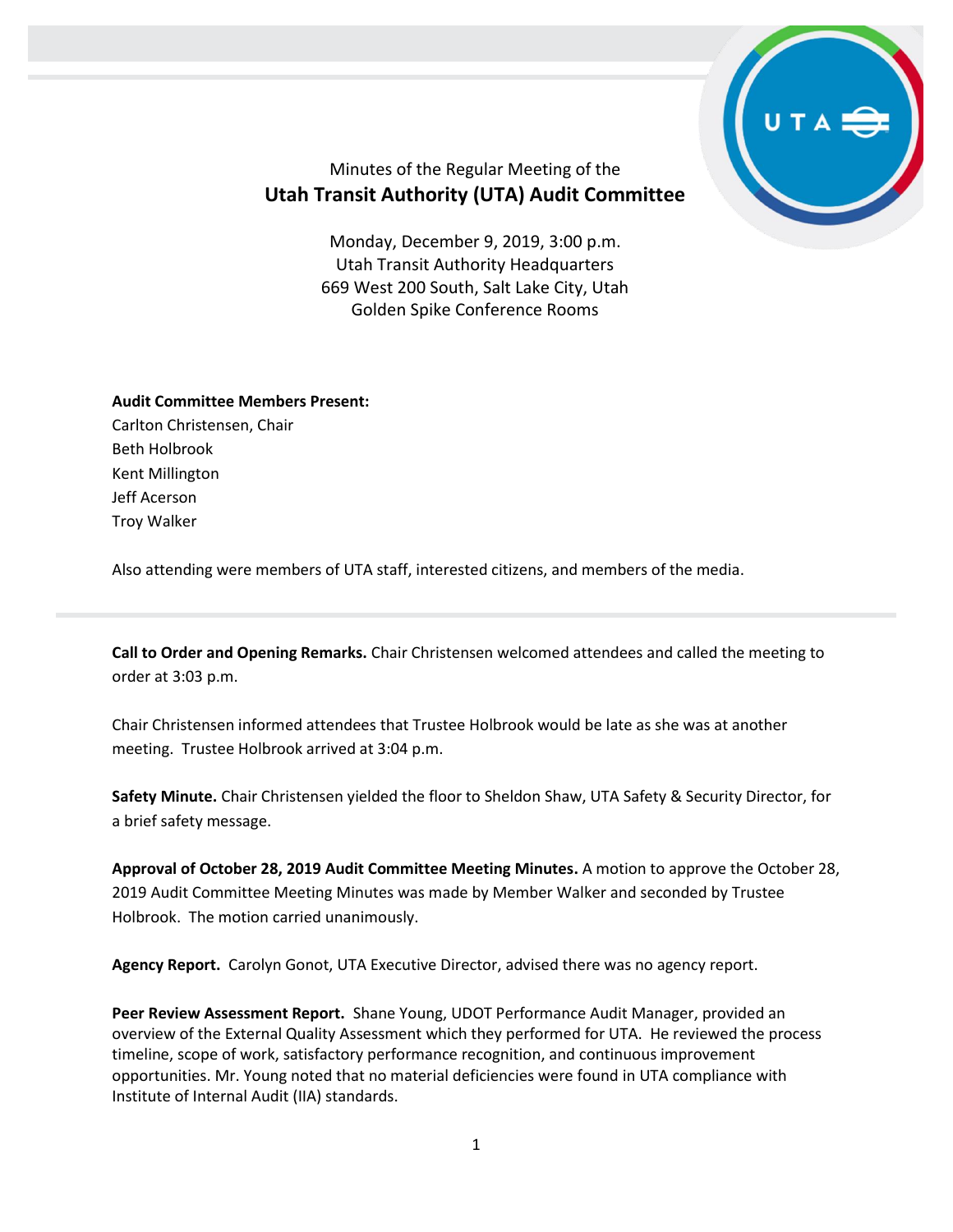The committee asked how often a peer review should be done and Mr. Young replied.

**Risk Management Update.** Dave Pitcher, UTA Claims & Insurance Manager, gave an update on the independent review of UTA's risk management performed by Crowe, LLP. He outlined the purpose, schedule, key accomplishments to date, next steps, and timeline for completion. He noted Crowe has scheduled a Risk Assessment Summit/Forum with the executive management team in early December 2019 and plans to deliver the results in early January 2020. He also advised Crowe's team will then use the results to complete the project, develop a gap analysis on UTA's risk management practices, and tailor the framework for an enterprise risk management program for UTA.

Questions regarding the standard which Crowe, LLP uses to identify potential risks and what defines the top risks were posed by the committee and answered by Mr. Pitcher.

**Internal Audit Update.** Riana De Villiers, UTA Chief Internal Auditor and Ethics Officer, updated the committee on the status of the 2019 Audit Plan. She reported that the Grants Management Audit has been issued. Ms. De Villiers noted that the Payroll Preliminary Assessment has moved from the fieldwork phase to the reporting stage and that the Accounts Payable and Data Access Audits are both in the fieldwork stage. Ms. De Villiers reminded the committee that the Maintenance of Way (Systems) Preliminary Assessment has been postponed to 2020.

Ms. De Villiers reviewed the status of open items for both audits and preliminary assessments, noting the progress of management in addressing open items associated with the National Transit Database, Operating and Ridership Reporting, Vanpool Operations, Accounts Payable, Budget Management, Maintenance of Way (Infrastructure), and State of Good Repair.

Questions regarding how findings are being resolved, what specific items are included in the term "assets," and whether a full asset report will be provided to the committee were posed by the committee and answered by Ms. De Villiers and Troy Bingham, UTA Comptroller.

Ms. De Villiers reported to the committee on valuable ideas she received at an audit-related conference she attended in October 2019. Ms. De Villiers believes the lessons learned from this conference, including increasing the internal audit maturity level, and the usefulness of internal audit reports, can add value to the internal audit department and the organization as a whole. Ms. De Villiers also announced that the audit department will be implementing new audit software in January 2020.

Questions regarding need for increased resources, return on investment, and the conversion process for new software were asked by the committee and answered by Ms. De Villiers.

## **Internal Audit Report Review.**

**Maintenance of Way (MOW) - Infrastructure Preliminary Assessment.** Ms. De Villiers was joined by Brian Ledbetter, UTA Senior Internal Auditor; Todd Mills, UTA Sr. Supply Chain Manager; Eddy Cumins, UTA Chief Operating Officer; and Dave Hancock, UTA Director of Asset Management. Mr. Ledbetter reviewed items included in and items excluded from the infrastructure preliminary assessment scope as well as findings of the assessment. Findings included recommendations regarding contracting, governance, inspections, maintenance, and training. Management informed the committee of actions taken to address the findings.